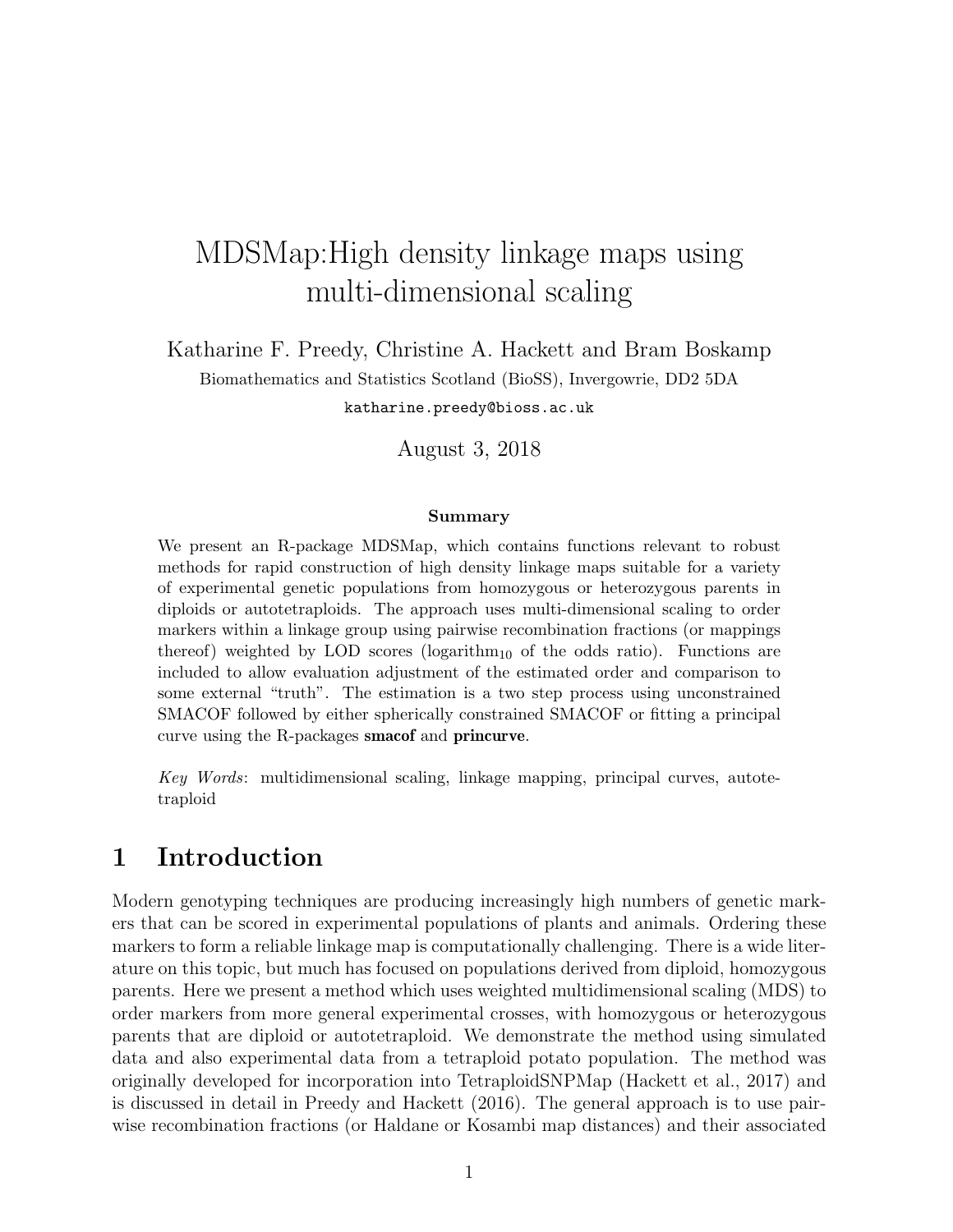LOD (or LOD<sup>2</sup>) scores and map them into a 2 or 3 dimensional Euclidean space using the SMACOF method of weighted metric multidimensional scaling (MDS). They are then mapped onto a curve either by fitting a principal curve (Hastie and Stuetzele, 1989) or by constraining the final configuration of the MDS to lie on an arc.

## 2 Multidimensional Scaling

Multidimensional scaling (MDS) refers to a class of ordination techniques designed to display 'distances' among points in geometrical space. It is generally used to reduce data from many dimensions,  $m$ , to fewer, possibly more comprehensible dimensions,  $n$ . If there are m observations then MDS techniques use an  $m \times m$  matrix of observed distances (or dissimilarities) between points and the desired number of dimensions,  $n < m$ , is specified. A configuration of points in n-dimensional space is sought that best preserves the observed distances between points by minimising a loss function  $L$ . For a given configuration  $X$ , the loss function  $L(X)$  is a function of the difference between the observed distances in the  $m$ -dimensional configuration (which may be formed using any metric) and the Euclidean distances between points in the n-dimensional configuration

$$
L(X) = \sum_{i=1}^{m} \|w_i d_i \cdot \hat{d}_i(X)\|
$$
 (1)

where  $\| \cdot \|$  is any metric function (i.e. it satisfies intuitive properties of a distance such as non-negativity, symmetry and the triangle inequality  $||x.y|| + ||y.z|| \ge ||x.z||$ ,  $d_i$  is the m-dimensional vector of observed distances between point  $i$  and the other points,  $w_i$  is a vector of weights associated with point i and  $\hat{d}_i(X)$  is the m-dimensional vector of distances between point  $i$  and the other points in configuration  $X$ . In its simplest form classical multidimensional scaling is also known as principal co-ordinates analysis and, though the distance matrix may be calculated in a variety of ways, the metric is always Euclidean,  $||d_i \cdot \hat{d_i}|| = \sqrt{\sum_j (d_{ij} - \hat{d}_{ij})^2}$  and the weights are always equal to one. If the distance matrix is Euclidean, then this is equivalent to principal components analysis and the function to be minimised reduces to  $\sqrt{\sum_{ij} (d_{ij}^2 - \hat{d}_{ij}^2)}$ . Metric multidimensional scaling (or weighted metric multidimensional scaling) generalises classical multidimensional scaling to allow for different metrics (and weights) and a commonly used loss function in this context is stress, defined as

$$
\sigma(X) = \sum_{i < j < m} w_{ij} \left( dij - \hat{d}_{ij}(X) \right)^2 \tag{2}
$$

There are many ways of minimising  $\sigma(X)$  and we use a common method, the stress minimisation by majorization approach implemented in the **smacof** package. This minimises  $\sigma(X)$  iteratively by minimising at each step a simple function that bounds  $\sigma$  from above, called the majorizing function. The method is described in detail in de Leeuw and Mair (2009).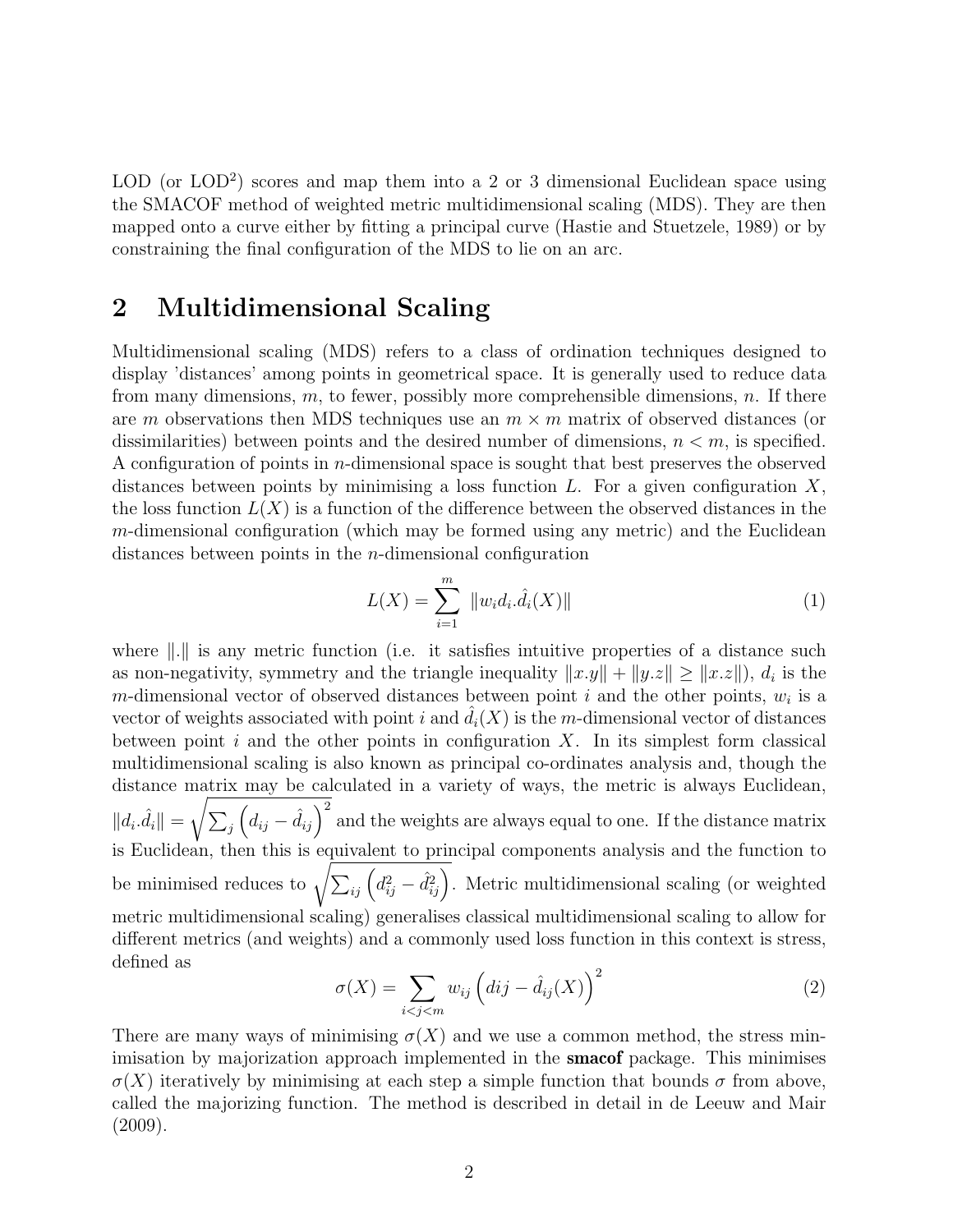The analysis described above is an unconstrained MDS. It is also possible to constrain the final configuration of points to lie on a circle by imposing a penalty for deviations from that circle, in a constrained MDS. This is done by defining a new point in the centre of the data and constraining all points to be equidistant from it. The variation in distance from the centre point is added to the stress function.

## 3 Principal Curves

Formally, principal curves (PC) were defined by Hastie and Stuetzle (1989) as self-consistent smooth one-dimensional curves that pass through the middle of a p-dimensional data set providing a nonlinear summary of the data. (In this context, the projection of a data point onto a curve is the closest point on that curve, and for a curve to be self-consistent, any set of data points that project onto the same point,  $z$ , on the curve must have point  $z$  as their mean.) Fitting a PC is an iterative two-stage process. A summary straight line, such as a principal component, is fitted. Then this summary line is transformed to a smooth curve, using splines, to achieve self-consistency. Since splines depend on the smoothing constraint, PCs are not unique. We used the algorithm implemented in **princurve** (Hastie and Weingessel, 2018) which uses the first principal component (from a Principal Components Analysis) as the initial summary of the data, cubic splines for fitting smooth curves and local averaging to determine self-consistency. The smoothing constraint can be selected by an explicit option or determined automatically by leave-one-out cross validation.

## 4 The Basic Algorithm

We take an input of pairwise recombination fractions and LOD scores for the population of interest and cast the data into distance or LOD score matrices. If a map distance is used recombination fractions,  $r$ , are converted to map distances,  $d$ , using either Haldane's mapping function

$$
d_h = -\frac{1}{2}\ln(1 - 2r) \tag{3}
$$

or the Kosambi mapping function

$$
d_k = \frac{1}{4} \ln \left( \frac{1+2r}{1-2r} \right) \tag{4}
$$

For mapping using principal curves the algorithm is as follows:

- 1. Use the smacofSym function from the the **smacof** package to perform two or three dimensional weighted unconstrained MDS on the distance matrix.
- 2. Plot final configuration to find potential outliers from Smacofsym.
- 3. Fit the principal curves using package princurve.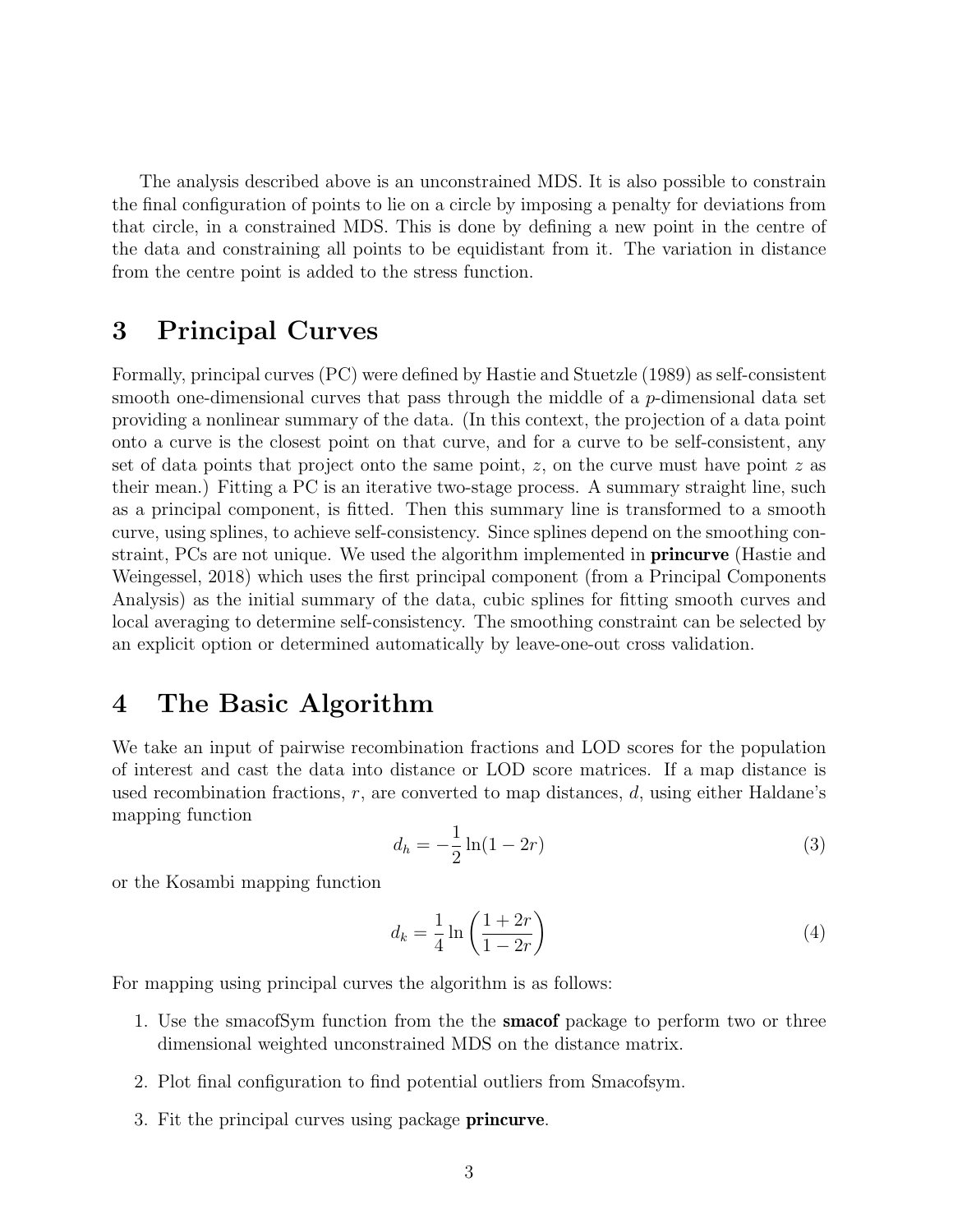- 4. Plot the first principal curve on the final configuration of the unconstrained fit and assess whether it looks reasonable.
- 5. The projections of the markers onto the first principal curve give the estimated map positions.

For mapping using constrained MDS follow steps 1-2 as for two dimensional principal curves

- 4. Use the smacofSphere function in two dimensions to constrain the points to approximate to the arc of a circle with a penalty,  $p$ , for deviations from the arc.
- 5. Plot the final configuration from smacofSym and smacofSphere to check for any points which have major changes in rank with respect to either dimension in the final configuration.
- 6. Check the stress ratio smacofsphere stress/smacofsym stress. This is a metric for the increase in stress (which approximates to a measure of the reduction in fit) caused by forcing the points to lie on an arc and should be below 1.1. If the ratio is above this, return to step 4 and reduce the penalty p.
- 7. Project the final configuration onto a line to get order and estimated map length.
	- (a) Centre sphere on (0,0)
	- (b) Calculate the polar coordinates of each point in the configuration.
	- (c) Rotate so that the mapping starts at the beginning of the arc.
	- (d) Radius of the sphere is the median distance of points from (0,0) rescaled so that the sum of the configuration is the same as the sum of the observed distances.
	- (e) Order the markers by increasing angle.
	- (f) Inter-marker distances are equal to the radius multiplied by the difference in angle between the points.

In both cases the fit of individual points can be assessed via the nearest neighbour measure (nnfit) derived from the matrix of distances. This is a measure given for each marker and is the sum of the absolute difference between the observed and estimated distance between that marker and the nearest informative neighbours on either side that is the nearest neighbours with a non-zero LOD score. (Neighbouring markers where different parents are heterozygous are uninformative about recombination). For some markers near the ends of the chromosome there will be a neighbour on only one side. High values of the criterion can be used to identify possible outliers. The mean NNfit provides a measure of the fit to the complete set of data. It can be used to compare models with different weight functions (LOD or LOD<sup>2</sup> ) and in different numbers of dimensions when using the Principal Curves method as long as the same data and same distance metric are used.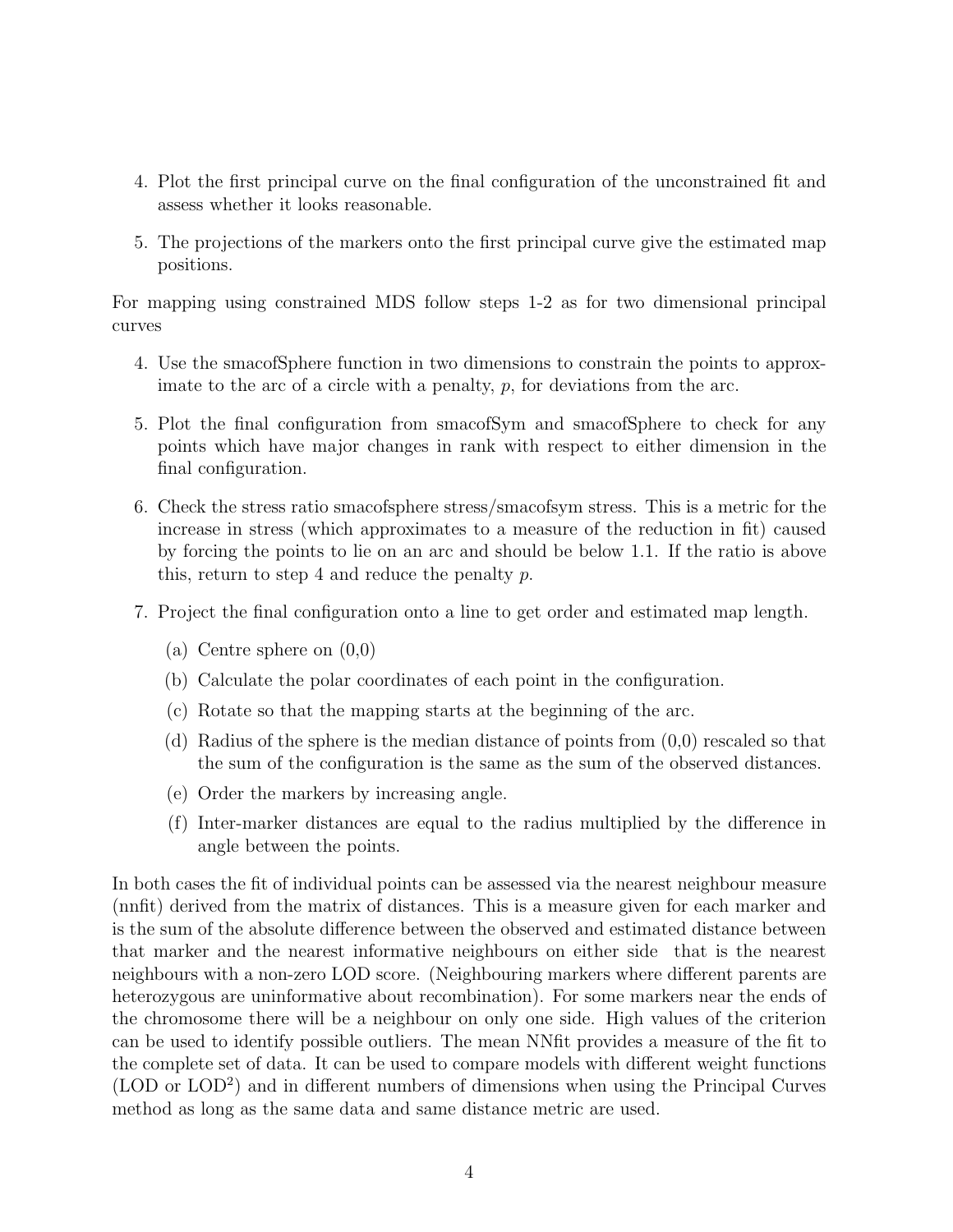## 5 Examples

### 5.1 Backcross from Homozygous Parents

The package contains a wrapper function for the qtl package (Broman et al., 2003) to simulate a backcross population and write it to a file in the form that would have been output by JoinMap 4 (Van Ooijen, 2006), namely with the number of markers and the number of pairs on the first line, then the marker names and pairwise recombination fractions and associated LOD scores below. This example uses a simulated population of 200 individuals with 200 markers on a chromosome of length 100cM with a 1% random error rate.

fname<-'bcsim' sim.bc.rflod.file(fname)

For the purposes of this example both the spherically constrained method and the method of principal curves are employed to estimate the map using the default settings of a Haldane map function and a  $\text{LOD}^2$  weighting.

#### 5.1.1 Spherically constrained estimation

#### map.s<-estimate.map(fname,p=100,n=NULL,ispc=FALSE,displaytext=FALSE)

Diagnostic plots are automatically generated. (See Figure 1 for the output from this example, but note that every simulation would be different). In general, where a lot of markers are involved it is easier to plot numbers than marker names. However, this can be altered by setting displaytext=TRUE. The marker name associated with each number can be accessed using map\$locikey. The final estimated map is stored in map.s\$locimap\$. The higher the value of  $p$  the higher the penalty for deviations from the sphere. A good rule of thumb is that if the ratio of the stress from the spherically constrained smacof to the unconstrained smacof is  $> 1.1$  p should be reduced to avoid overly distorting the configuration of the markers. In the case below the ratio is 1.0032, well within that margin, so p does not need to be altered. The bottom left plot shows the final configuration from the unconstrained smacof and can be used to check for any major outliers - in this case markers 105 and 102 stand out slightly but not enough to consider removing them. If we were concerned about them we could remove them by setting n=c(102,105) and rerunning estimate.map. Once satisfied that there are no major outliers in the unconstrained configuration the next step is to consider the plot which contains both the unconstrained (black numbers) and spherically constrained configurations (red numbers) and the plot of the nearest neighbour fits. The purpose of the former plot is to check for markers significantly changing rank in either dimension 1 or 2 as this may indicated that part of the map has been inverted. In this case, although there are slight changes (for instance markers 28 and 102), none of them are large enough to warrant concern and the final plot indicates that the nearest neighbour fit discrepancies are not large for the points of concern. If deciding on whether changing  $p$  improves the fit, a reduction in the mean nearest neighbour fit (or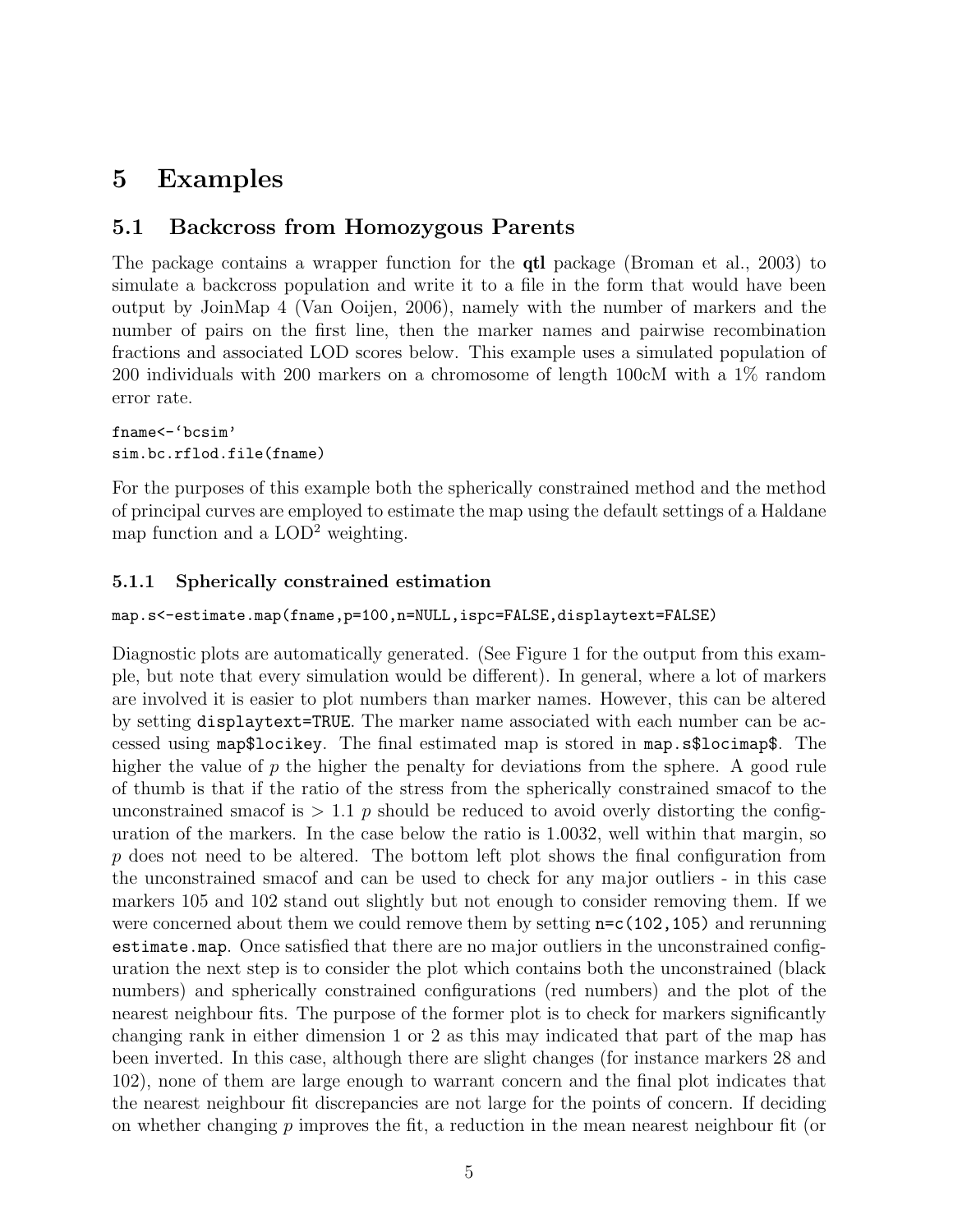

Figure 1: Diagnostic plots from a spherically constrained map estimation of a simulated backcross population

map.s\$totalnnfit) would indicate a closer representation of the observed pairwise intermarker distances. In this case the fit is satisfactory so no further modifications are needed and the final map can be accessed using map.s\$locimap. In this situation, the markers were, in fact, presented in order, so the number on the configuration plot gives the true order of the markers and the quality of the fit can be assessed by plotting that against the estimated marker position.

Figure 2 shows that in this case, the order has been inverted, but is broadly accurate. If it is desired to do so the map can be inverted using invertmap(map.s\$locimap).

#### 5.1.2 Principal Curves Method

In general the principal curves method is faster, more robust and nearly as accurate as the spherically constrained method so is recommended as the default approach. The command for estimating the map using principal curves is similar to that for the spherically constrained approach. However, the principal curves method is selected byusing the default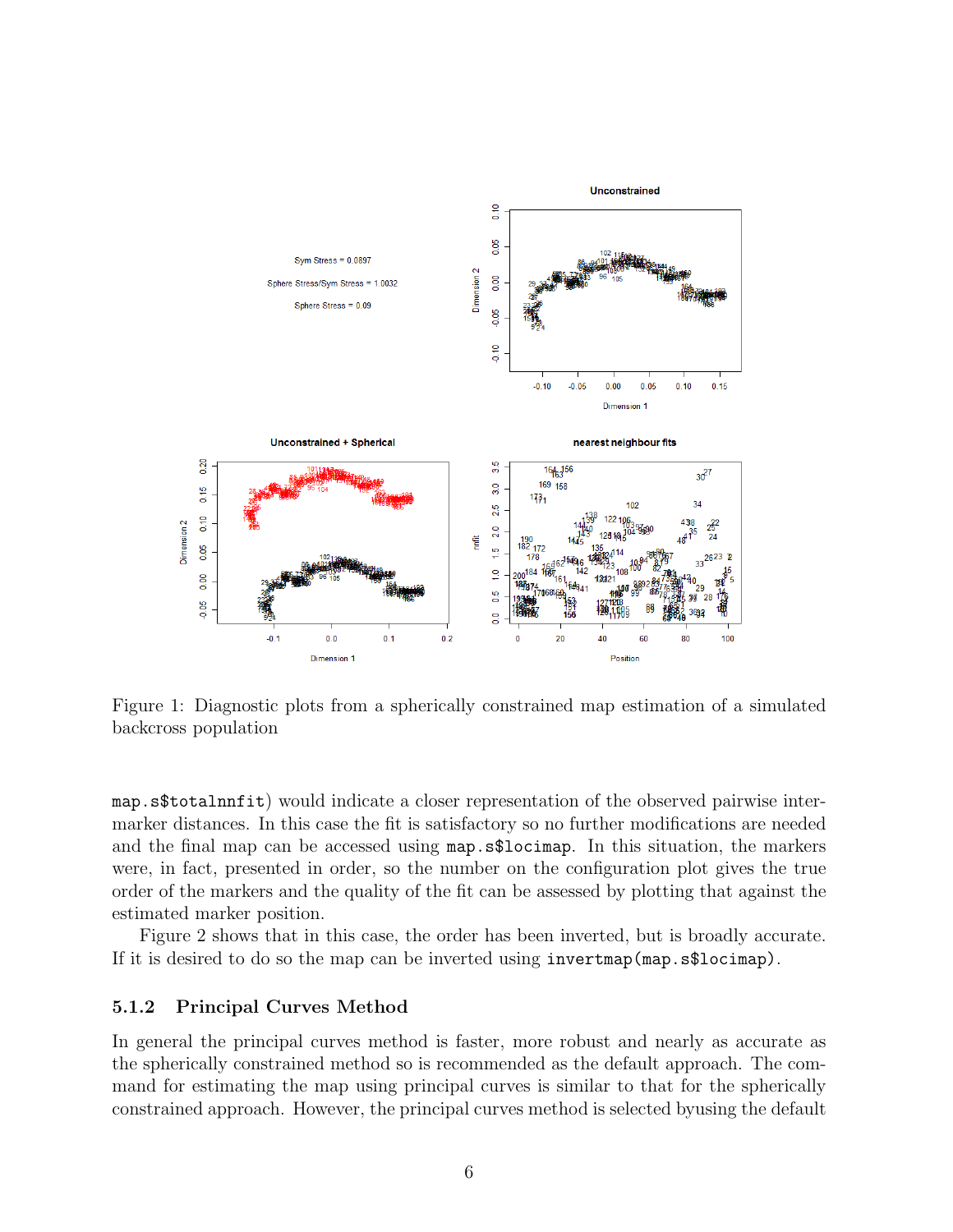

Figure 2: Diagnostic plots from a spherically constrained map estimation of a simulated backcross population

for the ispc argument, ispc=TRUE. In this case p refers to the smoothing parameter which may vary between 0 and 1. If, as is the default, it is left NULL, then the smoothing parameter is selected using leave-one-out cross validation. For simple backcross populations a 2-dimensional fit is generally sufficient.

#### map<-estimate.map(fname,p=NULL,n=NULL,ispc=TRUE,ndim=2,displaytext=FALSE)

Figure 3 shows the diagnostic plots for the map estimate. As before, numbers have been plotted rather than marker names, and the names associated with each number are stored in map.pc\$locikey. The final estimated map is stored in map.pc\$locimap. The first plot shows the final configuration from the unconstrained MDS together with the first principal curve and the second plot shows the nearest neighbour fits for each marker plotted by its estimated position. There are no major outliers. We have used exactly the same input data and markers (not having dropped any from either estimation), the same LOD weights and map distance function so it is reasonable to compare the total nearest neighbour fits between the estimated maps. The mean nearest neighbour fit for this map is 1.007 (accessed using map.pc\$meannnfit) which is lower than the total nearest neighbour fit for the spherically constrained map estimate (1.021) suggesting that the method of principal curves remains closer to the original data.

### 5.2 Full-sib Population from Autotetraploid Heterozygous Parents

The data used in this example comes from the potato Stirling x 12601ab1 mapping population described in Hackett et al. (2013). The pairwise recombination fractions and LOD scores for linkage group I are stored in the file 'lgI.txt'. The two-dimensional fit is slightly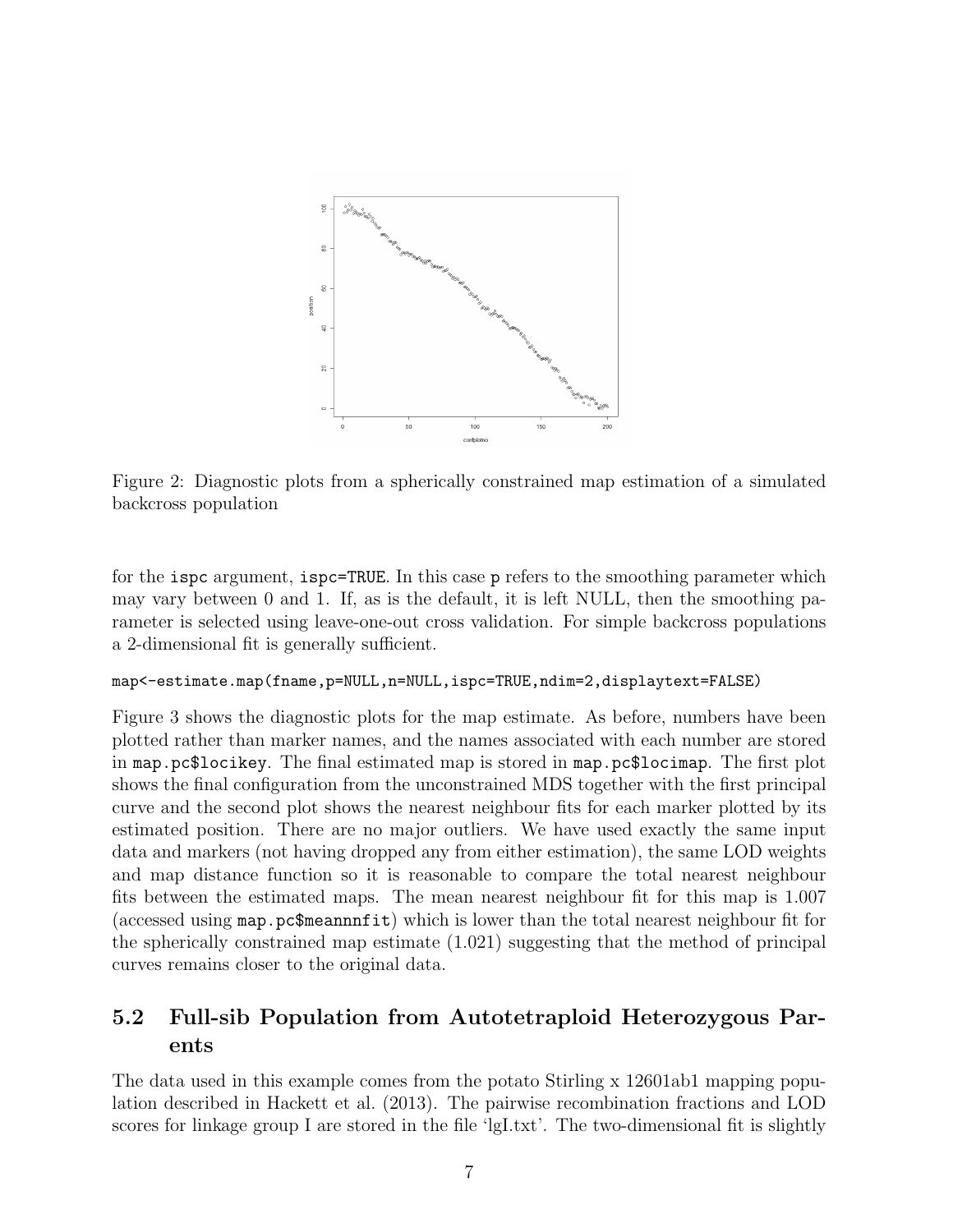

Figure 3: Diagnostic plots from principal curves map estimation of a simulated backcross population

faster and the diagnostic plot easier to interpret. However, tetraploid data can sometimes be represented better in 3 dimensions so it makes sense to fit both and compare which represent the data better.

```
fname<-system.file("extdata", "lgI.txt", package="MDSMap")
map2d<-estimate.map(fname,p=NULL,n=NULL,ispc=TRUE,ndim=2,displaytext=FALSE)
map3d<-estimate.map(fname,p=NULL,n=NULL,ispc=TRUE,ndim=3,displaytext=FALSE)
```
Note that, in addition to the diagnostic plots, the 3-dimensional fit launches a 3-d graph which can be rotated using the mouse to explore for outliers. In this example the total nearest neighbour fit is 137.75 for the 2-dimensional fit, and 139.65 for the 3 dimensional fit, indicating that the 2-dimensional fit gives a better representation of the observed data with diagnostic plots displayed in Figure 4. The plots suggest a bit of a gap between marker number 49 and the other markers, and also a relatively high discrepancy between the observed and fitted difference between that marker and its nearest informative neighbour so there may be some uncertainty as to the exact distance between markers 49 and 8. with(map2d,locikey[locikey\$confplotno==49,]) reveals this to be locus c2 9722. However, in generally the fit appears reasonable and the map can be accessed using map2d\$locimap. A plot of the fitted map (generated using the commands below) is displayed in Figure 5.

```
with(map2d,plot(locimap$position,locimap$position, pch="",xlab="position",ylab="position"))
with(map2d, text(locimap$position,locimap$position, locimap$confplotno,cex=0.8))
```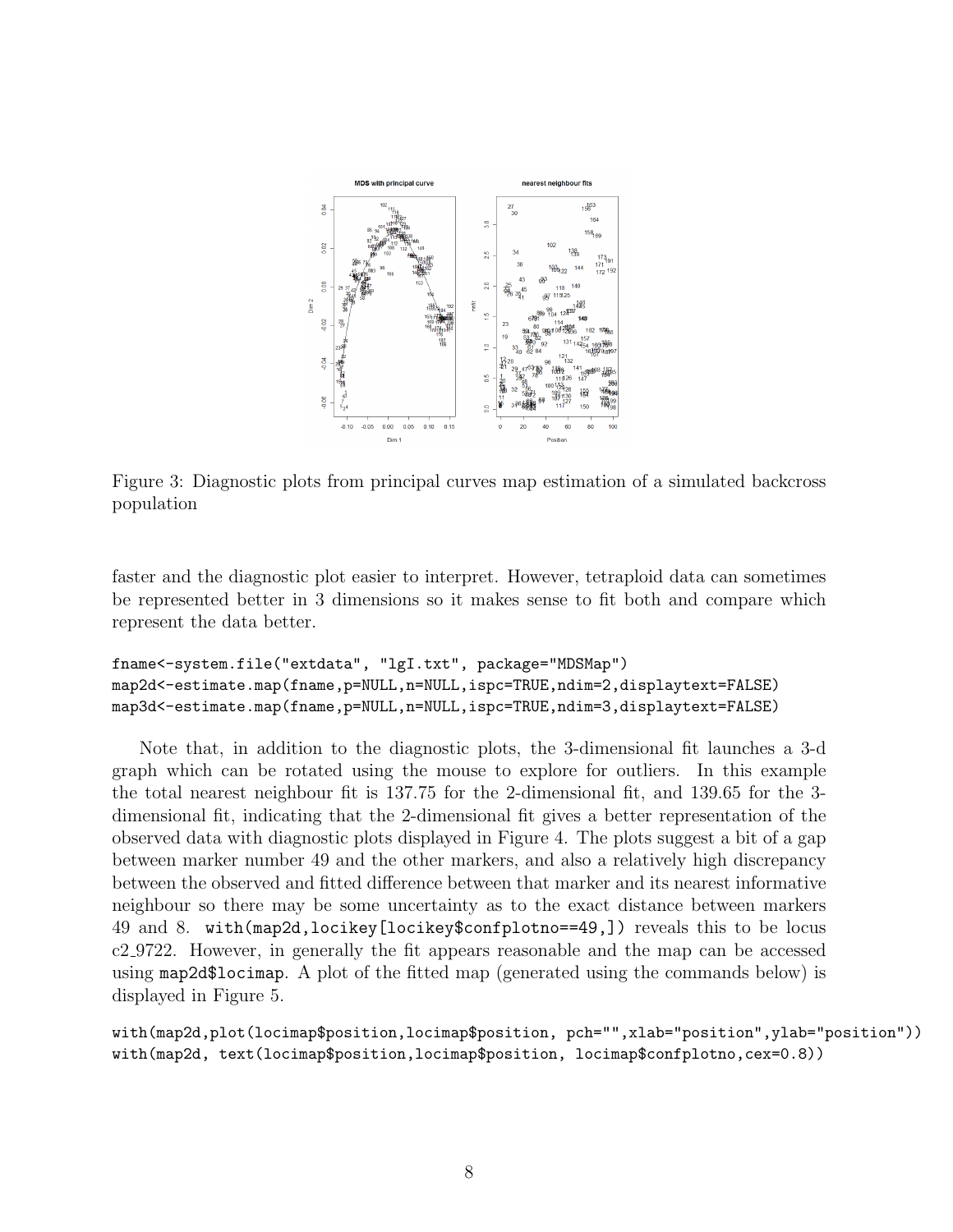

Figure 4: Diagnostic plots from principal curves map estimation from the data from the potato Stirling x 12601ab1 mapping population



Figure 5: Diagnostic plots from principal curves map estimation from the data from the potato Stirling x 12601ab1 mapping population

## 6 Advanced functions and integration into other software

In the case of a simulation, the true positions of the markers is known and in cases where simulations are to be used to decide which weight function  $(LOD \text{ or } LOD^2)$  to use or which mapping function (none, Haldane or Kosambi). The function mean.distance.from.truth can be used to compare the estimated with the 'real' map. The default is to use  $LOD^2$ weights and a haldane map. Finally, the nearest neighbour fits can be calculated from a file